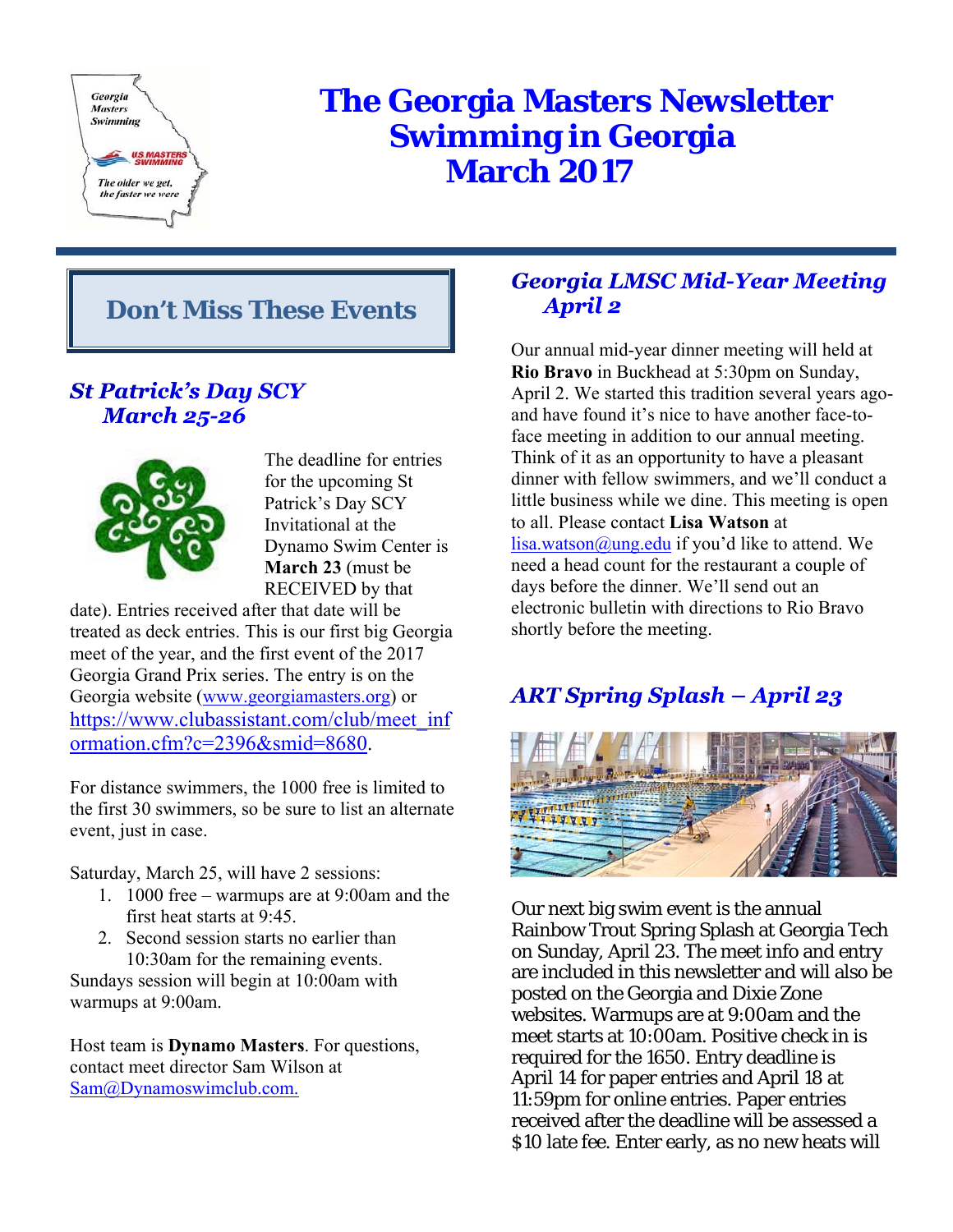be created for any late or deck entries. Contact meet director **Sean Fitzgerald** at Seanfit@gmail.com for questions.

This will Sean's last time as meet director. He's moving to Vancouver! Thanks to Sean for serving as meet director for both the St Nick and Spring Splash meets throughout the years as well as his many other contributions to Georgia Masters swimming.



# **USMS Nationals - April 27-30**

Note that the absolute deadline for entering the upcoming USMS Spring (SC) Nationals in Riverside, CA is **March 27.** Unlike other meets, this is an absolute deadline, with no late entries allowed. You can enter online by accessing the

USMS website (www.usms.org) and clicking on 'Nationals.'.

### **2017 Grand Prix Series**

The following events have been chosen for the 2017 Georgia Grand Prix Series: March 25-26 St Patrick's Day SCY TBA\* Bulldog LC @ UGA July Georgia Games Open Water September 10 SSS Pentathlon (tentative date)

\*Normally, the UGA meet is held the first Saturday in June. However, since we have a large number of swimmers participating in the Senior Olympics in Birmingham the following week, meet director Craig Page has been asked to move the date to later in the summer. We'll announce the revised date as soon as we know it!

The 2016 Grand Prix Series winners will be announced and awards given out at the St Pat meet on Saturday, March 25.

# **Meet Recaps**

### **W Gwinnett Park SCY Recap --February 26**

Nice turnout of 35 swimmers to the annual West Gwinnett Park SCY Developmental meet which was held on Sunday morning, February 26. The meet was sponsored by the **Georgia Killer Whales**. This year we moved the meet date earlier in the year (February instead of April), so it can be a true warm up for St Pat, the Spring Splash, and other big SCY meets. Participating teams included: Atlanta Rainbow Trout (ART), Atlanta Water Jocks (AWJ), Andrew & Walter Young Y (AWYY), Dynamo Masters (DYNA), Y Grayfins (FINS), Gwinnett County Aquatics (GMAC), Georgia Killer Whales (GMKW), Lifetime Fitness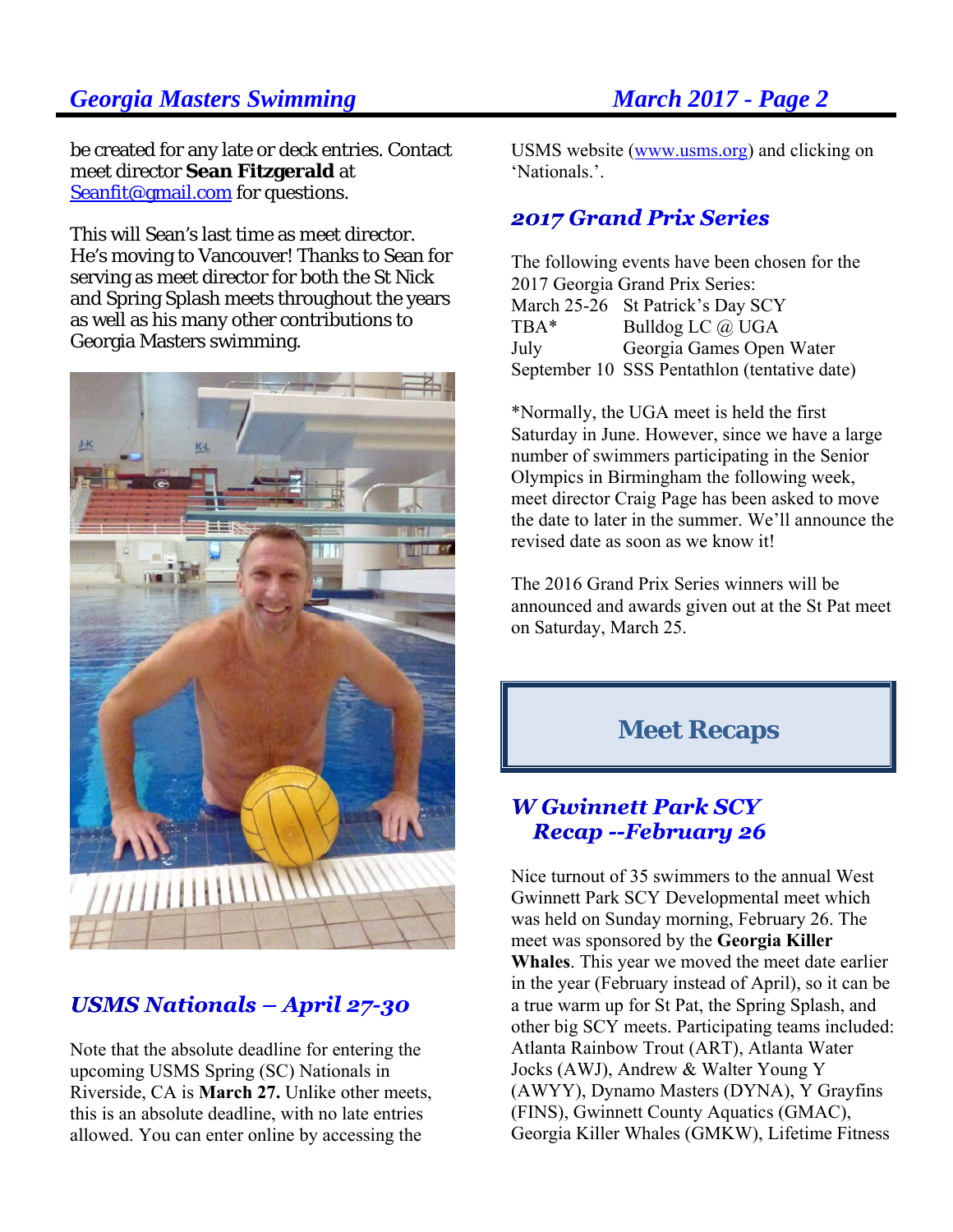Masters (LTMS), Marietta Stingrays (RAYS), and Swim Atlanta Masters (SAMS).

Thanks to **Bill Mccaffrey** and **Harry Heath** for officiating the meet, and to our wonderful volunteer timers: **Ian & Angela King, Riley & Sydney Spruiell, And Devin Petmecky** (thanks to swimmer **Kathy Spruiell** for providing these last 3 timers!).

# Suwanee SCY Recap – March 4

By Elaine Krugman

On March 4, three Georgia swimmers competed in the 3rd Sewanee Masters SCY Invitational at the University of the South. Two challenges were offered: "Build a Mile" (1000, 500, 100, and 50 yard freestyle events) and "800 IM" (200's of each stroke). Although **Leonard "Chip" Woody, Jr**. and **Jeff Cook** opted not to participate in either challenge, **Elaine Krugman** was drawn to the meet because of the "800 IM" competition. As it turned out, of the 78 swimmers, eleven competed in the "Build a Mile," but only Elaine and the meet director, **Alex Bruce**, opted to take on the "800 IM" challenge.

Since each swimmer was allowed to compete in six individual events, Elaine also competed in the 400 IM for an "Ironman Pentathlon" and added the 50 Breaststroke as well.

Chip had a great day in his breaststroke events, beating out two others in his age group to place first in the 50 and 100. He also placed first in the 50 Fly and 100 IM. In the 200 Breaststroke, Chip came in second place.

Jeff's big success of the day was placing first in the 50 Freestyle and beating his seed time. He also took advantage of the 25 yard races that were offered at the end of the meet and competed in the fly, breast, and free splash-n-dash events.



**Chip Woody and Elaine Krugman** 

Elaine swam five of her races as the solo 55-59 age group woman and was beaten in the 50 Breaststroke by the only other woman in her age group at the meet. Her biggest success of the day (in addition to surviving the Ironman Pentathlon +1) was taking four seconds off her 200 breaststroke and racing her best time in four years. For her "800 IM," she was awarded a Sewanee Masters Invitational t-shirt and swim cap.

In all, it was an enjoyable and well-run meet!

# **Other News**

# **USMS 2017 REGISTRATION**

If you have not yet renewed your USMS membership, be sure to do so as soon as possible to remain on the electronic mailing list! You can renew online or get a paper form from our Georgia website (click 'Documents' to access the 2017 form). For questions, contact our LMSC Registrar **Andy Rettig** at arettig@gmail.com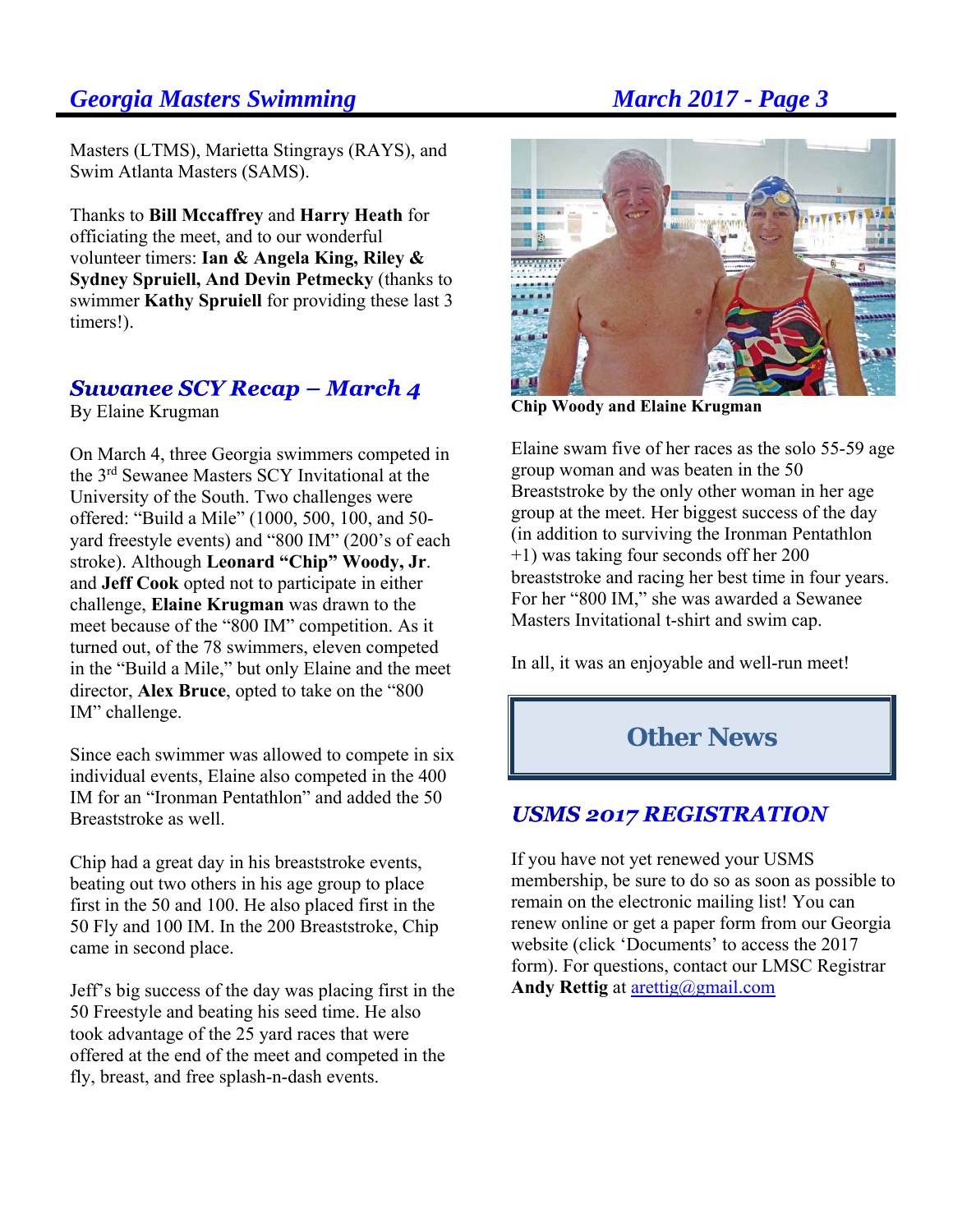# **Water Polo!**



Want to coach? Learn how to referee? The Georgia High School Water Polo Association (GHSWPA) would love to hear from you!

Did you know almost 500 kids play water polo in Georgia? That Georgia sends players to college varsity and club teams across the country? That water polo is one of the fastest growing youth sports? To keep up with our enthusiastic kids, the GHSWPA (www.gapolo.com) needs more coaches and referees. No experience is necessary to referee; the GHSWPA will get you ready. Prior experience is a great help with coaching but is not a requirement.

Also, if you know of a high school, school district or swim club that might want to start a water polo team, the GHSWPA is ready to help.

Please contact **Stu Sheldon** to learn more: stuartsheldon@bellsouth.net.

Learn more about the GHSWPA, including a list of current teams, here: www.gapolo.com.

# **How Swimming Helped Me**

Anonymous

I am a 61 year-old swimmer who swims 3 to 4 times a week, usually 2500 yards at a time, mostly all at once. I was a competitive swimmer from age

12 until I graduated from Emory University in 1977. It was a great time for me to swim competitively. This was before Glynn Perry, Steve Lundquist, Kyle Miller and David Larson, all 1980 Olympic swimmers, and Lundquist and Larson participated in the 1984 Olympics. Life after college progressed with marriage, a family of 3 boys, and work.

Even though I continued to swim, there were times where a thousand yard swim constituted my workout, and my weight rose to a high of 228 pounds on my 5 foot 10 inch frame. For most of my adult life, I was walking around at 210 to 215, and it wasn't until my 40th high school reunion did I and my wife join weight watchers. I was able to lose 30 pounds and I maintain a weight of 185, give or take a few pounds. I've had high blood pressure, cholesterol, triglyceride, and diabetic symptoms all of which have been controlled by medication.

I do classify myself as a fitness swimmer, though my wife and I did participate in a Master's Meet in Atlanta on November 20, 2016. That's the date that my story begins. It was good to participate in a swim meet, though short course meters was new to me. I had no idea what my times would be, so I took a stab in the dark and went. Being in the 60 to 65 year old age group usually meant that I finished either second or next to last (first place) in my events. I did get to say hello to **Pat Eddy** whom I remembered from high school days, though I am a touch older than him. My best event was the 800m swim, clocking an 11:55. My wife and I finished the meet with smiles and we were both tired from our swims, but we felt good.

Let's move ahead to December 1, 2016. I was planning to do a 3000 yard swim, again a straight swim, no stops. I felt like it would take me 45 to 48 minutes to swim, but I stopped my swim 4 laps short because both shoulder joints were sore, and I had a slight "tingling" sensation from collarbone to collarbone. I chalked these sensation up to fatigue and took a shower. By the time I got dressed, my symptoms were gone. I usually swim every other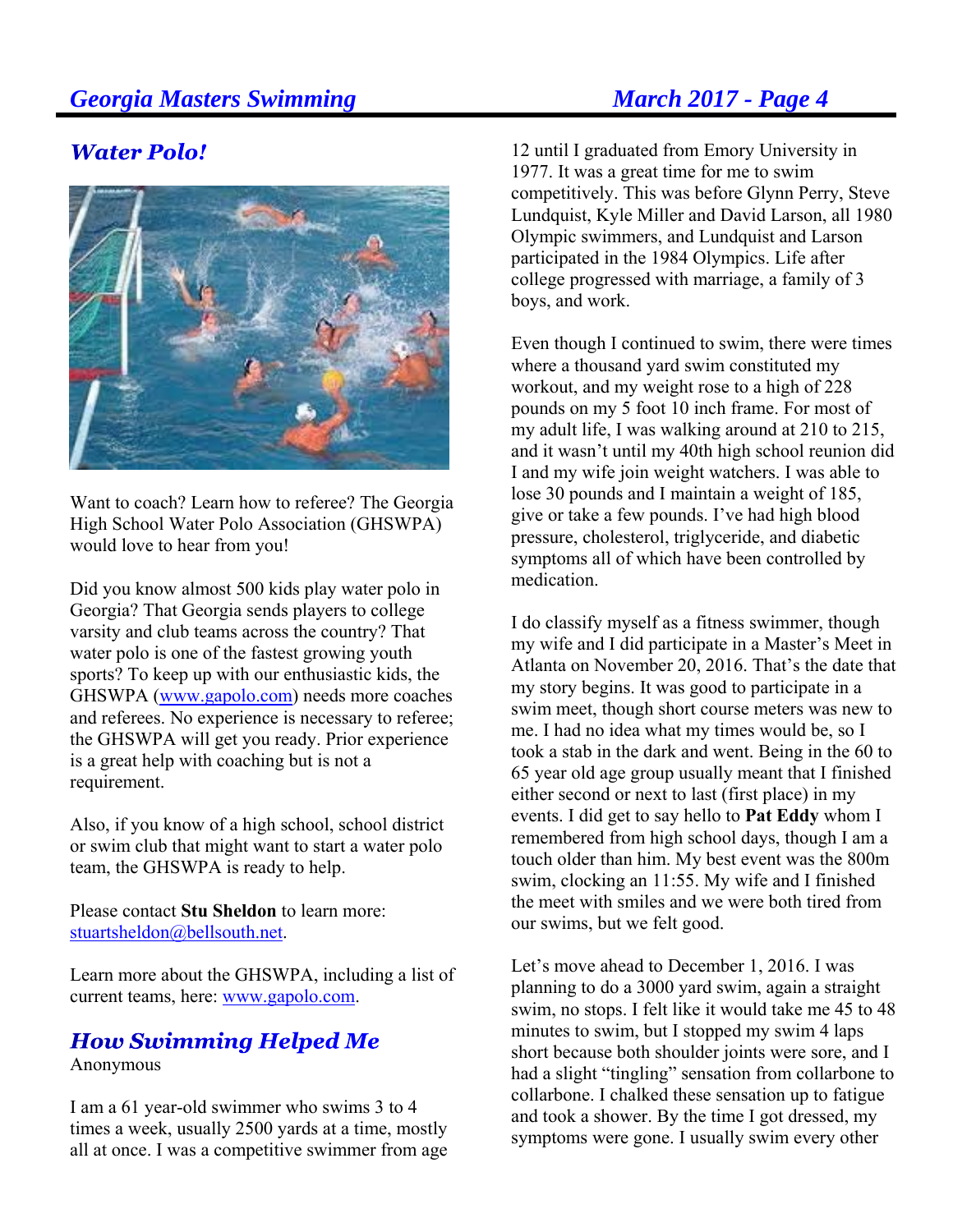day, but the next swim time was a Saturday and there was a swim meet scheduled, so I got back in the pool on Monday the 5th, planning to swim 2500 yards, but got out after about 1850 yards with the same sore shoulders and fuzzy feeling around my collarbones. Once again, by the time I got dressed, the symptoms were gone.

I called my physician the next day, and an EKG looked normal to him, but he scheduled me for a nuclear stress test on December 15. He said nothing about swimming, so I got in the pool the next day, swam 50 laps, got out and felt fine.

Friday, December 9, my wife and I skipped our swim and drove down to Discover Mills shopping center to try and finish our shopping. We decided to walk around the shopping center, but by the time we had walked around once, both shoulders were sore again and instead of a tingling fuzzy sensation in my chest, I had a slight burning feeling. We pretty much went to the emergency room in Gainesville, GA after a short visit to our house.

My wife dropped me off in front of the emergency room, I walked in and told the nurse that I thought I was having a cardiac event. Blood tests resulted in an elevated troponin (heart enzyme) level. I had had a heart attack. By mid-afternoon, I was consciously sedated and had a heart catheterization. I can remember the physician telling me, "Well, it's worse than we thought. Looks like you will need four heart vessels grafted." Now it's Friday afternoon around 4:00pm. I was wheeled out of the cath room, saw my wife, and I remember saying, "can you believe this? Open heart surgery here I come." I spent the weekend on my back, had my surgery on Monday, December 12, and went home Friday, December 16.

How did swimming help me? I truly believe that my recovery was shortened because of my modest exercise routine, weight loss, and change of eating habits. I was out of work for a month, but was back in the pool after a month. It's now March, and I am swimming 2500 yards a workout. I still don't feel

completely "normal", but after surgery, this may be the new normal.

All of this happened in the span of 8 days, Thursday, December 1 to the 9th. I was lucky enough to figure out that something didn't feel right and I did something about it. My advice is to keep swimming/exercising, get your weight down if you can, do your routine visits with your doctor, and don't ignore unusual physical symptoms.

# **Jack Mitchell –Swim Accomplishments**

By Walter Leen

**Jack Mitchell** passed away last month at the age of 90. He had experienced a stroke in late 2012 and recovered physically by June 2013. However, he never regained his ability to read.

Jack was a long time Georgia Masters swimmer who won eight United States National Champion gold medals in individual events and four in relays over a period that stretched from 1983 to 2013 when he last won a Silver medal in the Pan American Masters Championship in Sarasota; his last major competition.



**Jack with Diann Uustal at the Pan American meet in Sarasota -- 2013** 

In 2010 he was a member of the Georgia Relay squad that was ranked #1 in the World in two events and individually was ranked #6 in the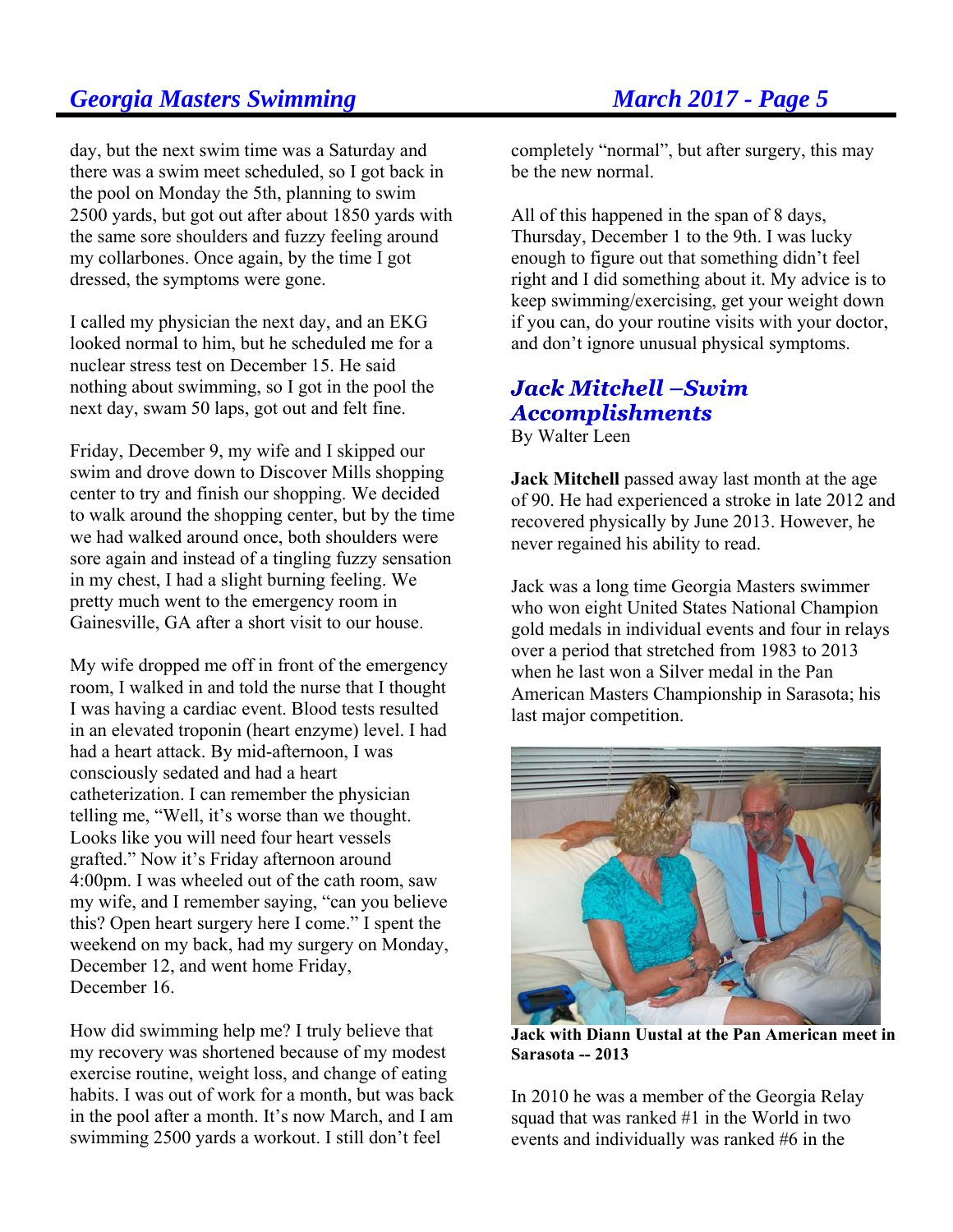World in two events. While best in backstroke and fly, Jack was a four stroke swimmers and won the National Championship in the LCM 400 IM at age 85 which earned his highest world ranking at #6 in 2011.

He was the top backstroke sprinter in the US from 2010 to 2012 winning gold medal champion in Georgia Tech, Auburn and Greensboro, NC. He achieved 215 Top Ten individual events swims and 46 relays. He earned All-American honors as the absolute fastest in the country six times and currently holds 14 Georgia Records –seven each in individual event and 7 in relays.



This 2010 group photo includes Jack (far right ) as well as his long time swim team friend **Herb McAuley** (far left ) who passed away a few years ago. Five of the 6 won high point award towels at the annual Florida Bridge the Bay meet.

(Editor's note: Walter Leen looked after Jack for the last several years, handling some of his financial affairs and just being a good friend.)

### **Swimmer Profile - Tracy Collett By Elaine Krugman**

As a self-employed swim instructor (T.L.C. Swim is her business), coach, and competitive Georgia Masters swimmer, much of Tracy Collett's life is spent in and around pools and water. From what I could tell during our interview, she wouldn't want it any other way.



Although I've seen Tracy at swim meets, and we both swam at the 2014 FINA Masters World Championships, in Montreal; I haven't had the opportunity to get to know her very well. It wasn't until our phone conversation for this article that I really got a sense of the passion Tracy has for one facet of her swimming life in particular: teaching swimming and coaching Wounded Warriors for the Department of Defense.

A lot of swimming and coaching in her past led Tracy to pursue her passion for helping Wounded Warriors. She grew up swimming for the Tara Tarpons in Forest Park as well as her high school swim team, and then went on to swim for the University of Georgia for four years. During her fifth year at the university, Tracy coached for the Athens Bulldogs Swim Club.

Although the collegiate swimmer took a twelveyear break from swimming after graduation, she returned to the sport and the Tarpons to train for the 2008 Masters World Championships in Perth, Australia—a bucket list destination she was anxious to visit.

It wasn't just seeing Perth that led Tracy back to the pool, though. "I realized that swimming is probably the only exercise I can do on a regular basis. It's why I stay in it, to keep healthy."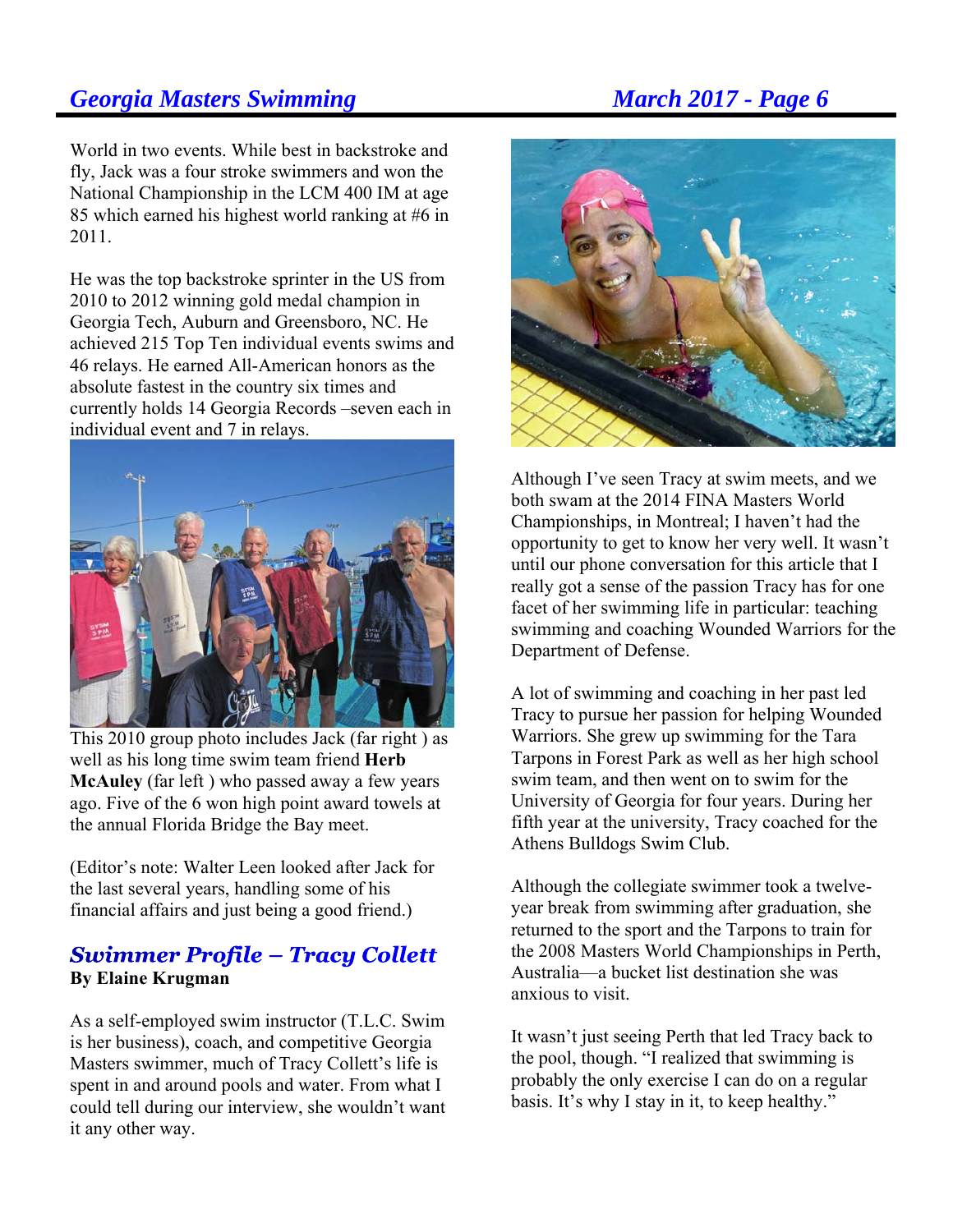To keep motivated for training and competition, Tracy set a goal of earning a "big medal"  $(1st - 3rd)$ places) at her first USMS Nationals, in Indiana. She achieved that goal by placing 3rd in the 400 IM.

Over the years, she also set a couple of state records in 200 Breaststroke, achieved five USMS Top Ten's, and nine Relay Top Ten's. In 2014, her 800 SCM Mixed Free Relay with Kim Hurst, Andrew Perry, and Justin Fournier placed 5th in the country and 8th in the world.



**Always a smile on her face!** 

Currently, Tracy swims with Swim Atlanta, in Sugar Loaf, and is swimming for fitness with no specific competitive goals in mind. What does she see in her future? "I just want to stay in swimming; somehow, some way. Even if it's just for exercise, that's fine. If I make it to 90 years old, and if I can break some of **Anne Dunivin's** records, that would be great, too. Swimming is so good for you!"

Besides, Tracy enjoys the social aspects of swimming and the "like-mindedness" of swimmers. In addition, she said, "I like the fact that [USMS is] so well-organized for national competitions and for local competitions if you just want to go to have fun. It's so welcoming for everybody. Nationals are set up where you don't even have to make cuts to go."

Back to Tracy's favorite aspect of her swim life, her true passion is helping others achieve their goals in the pool rather than achieving her own

swimming goals. She has worked over the past five years with Wounded Warriors, getting her start with the U.S. Marines. She also worked on a couple of projects with the Army. As Tracy describes her work, "I coach military who had never swum competitively growing up; they're just getting into it post injury or illness."

Tracy's work with the Marines and Army led her to working with the Air Force as well. "The Air Force started doing 'Introductory Camp' where it's the first time a lot these guys and girls had done anything post injury or illness. Some of them had not left their houses [since their injury or illness]. It's their first social interaction and recreational activity. At those camps, I'm there to help teach." Tracy teaches the beginners who do not know how to swim and may have been traumatized in the past.

Contracted by the Department of Defense for different camps when needed, Tracy was preparing to go to Tampa for SOCOM's (Special Operations Command, including Navy Seals, Army Rangers, etc.) trials as their head coach, and then on to Camp Pendleton, in Oceanside, CA for the Marine Corp trials.

When the Marines have their trials (similar to Olympic swim trials), for the Warrior Games, seven other allied countries participate, including England. "Four years ago, Prince Harry came to watch the games that the Brits were participating in and enjoyed it so much he started the Invictus Games, which are international games for Wounded Warriors. In 2014, he did one in London. Last year they did one in Orlando at Walt Disney World. I was selected as the female U.S.A. coach. I can't believe I met Prince Harry! I coached the 2016 Invictus team with Bobby Brewer who I also swam with at Tara Tarpons It was really, really cool. That might be one of my favorite (swimming) memories," Tracy said with pride.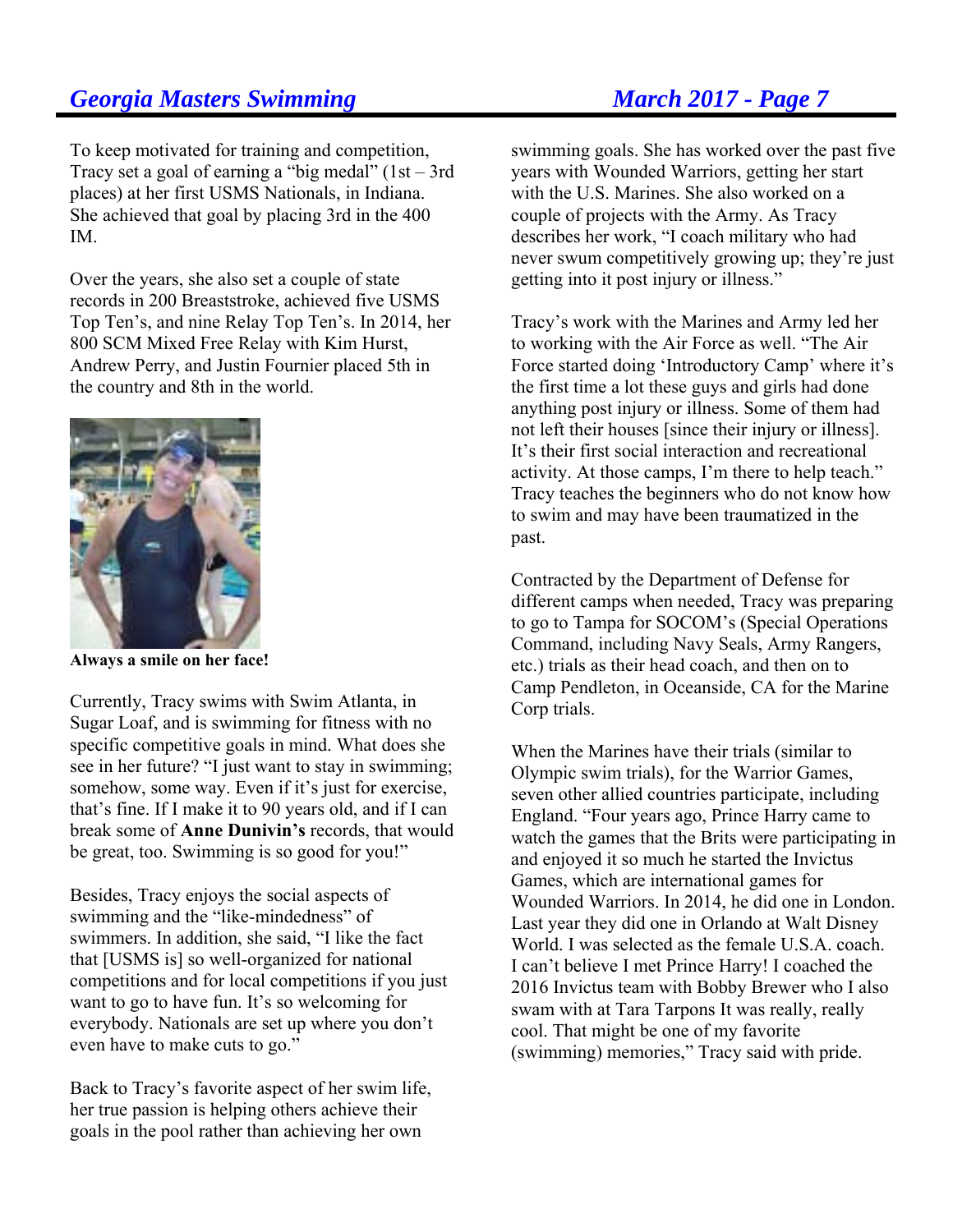Tracy's unique experiences don't end there. One of the swimmers she had experience with was U.S. Army Sergeant Elizabeth Marks who went to the 2016 Paralympics and won a gold medal in breaststroke.

One of Tracy's SOCOM swimmers started a nonprofit for veterans called R.O.V.E.R. (Regional Outreach Veterans Engagement Resources), and she directs swimming and other activities for the organization. They have gone swimming with the whale sharks at the Georgia Aquarium, competed in the South Padre Island Open Water Festival, and are planning a cage dive with great white sharks this fall!

If that isn't enough, Tracy also volunteers for one of Georgia Masters' swim teams. "I had been working with the Wounded Warriors for a while and wondered how to get more into the Paralympics side of it versus just the military games they have. I researched it and learned about Pat's team (the Nautical Milers, an intellectually impaired Masters swim team coached by **Pat Thoreson**). I called him up and asked if I could help. Unfortunately, they swim at the same exact times that I work (teaching swimming). I've been able to get to a few of their practices here and there, and I've helped out as a guide at open water swims (including the Georgia Games Open Water Meet)."

Tracy also volunteers with Athletes Without Limits, an organization of all intellectually impaired athletes in several sports. "They have a big international games (INAS Global Games), and I was asked by **Pat Thoreson** to help coach for swimming in Ecuador (in 2015). It was fantastic; I got to be an international coach! What a great honor."

Tracy's involvement with swimming and coaching over the years has taken her to many places, near and far. Between competing as a Masters swimmer in Perth, Australia, and coaching in Ecuador, she has traveled to some fabulous destinations. The first international trip Tracy ever took (and the first time she was on a plane) was when she was in high school and went with her family to Holland for the Friendship Meet, an international swim meet for high school kids from around the world. After graduating from college, she traveled to Sweden to visit her Swedish UGA teammate (and "little sister").

"That is one of the things swimming has done for me. There are a lot of neat things that have happened to me because of swimming. They are great memories you can't really replace, because they're really unique," Tracy said, adding that one of the neat things was volunteering for the 1996 Olympics when they were in Atlanta and getting to be on the pool deck.

What is Tracy's favorite Masters memory? "The very first Nationals meet I went to I was on a relay with my club coach, **Bob Bugg**. It was really cool to be on a relay together with my coach!"

More than anything, though, I got the feeling while talking with Tracy that, above all, it has been her experiences with Wounded Warriors that have been the most gratifying.

As this passionate coach explained, "I have several people that I am still really good friends with who I keep up with all the time. Just watching them after they finish the swimming part, and watching them go do other things like get married, have kids; or, climb Mount Kilimanjaro with one prosthetic, or do the Paralympics. I've only had one swimmer in the Paralympics, but I've had ten people that I knew that competed in different sports. Just watching them thrive is what I really, really enjoy. Getting over the fact that they're injured and realizing they can have a normal life. I can't stand the term disabled, because I don't think it's appropriate. I like "differently abled."

"It really is rewarding. It's amazing. I had an Air Force captain cry he was so happy [that he learned how to swim]," Tracy expressed about one of her experiences.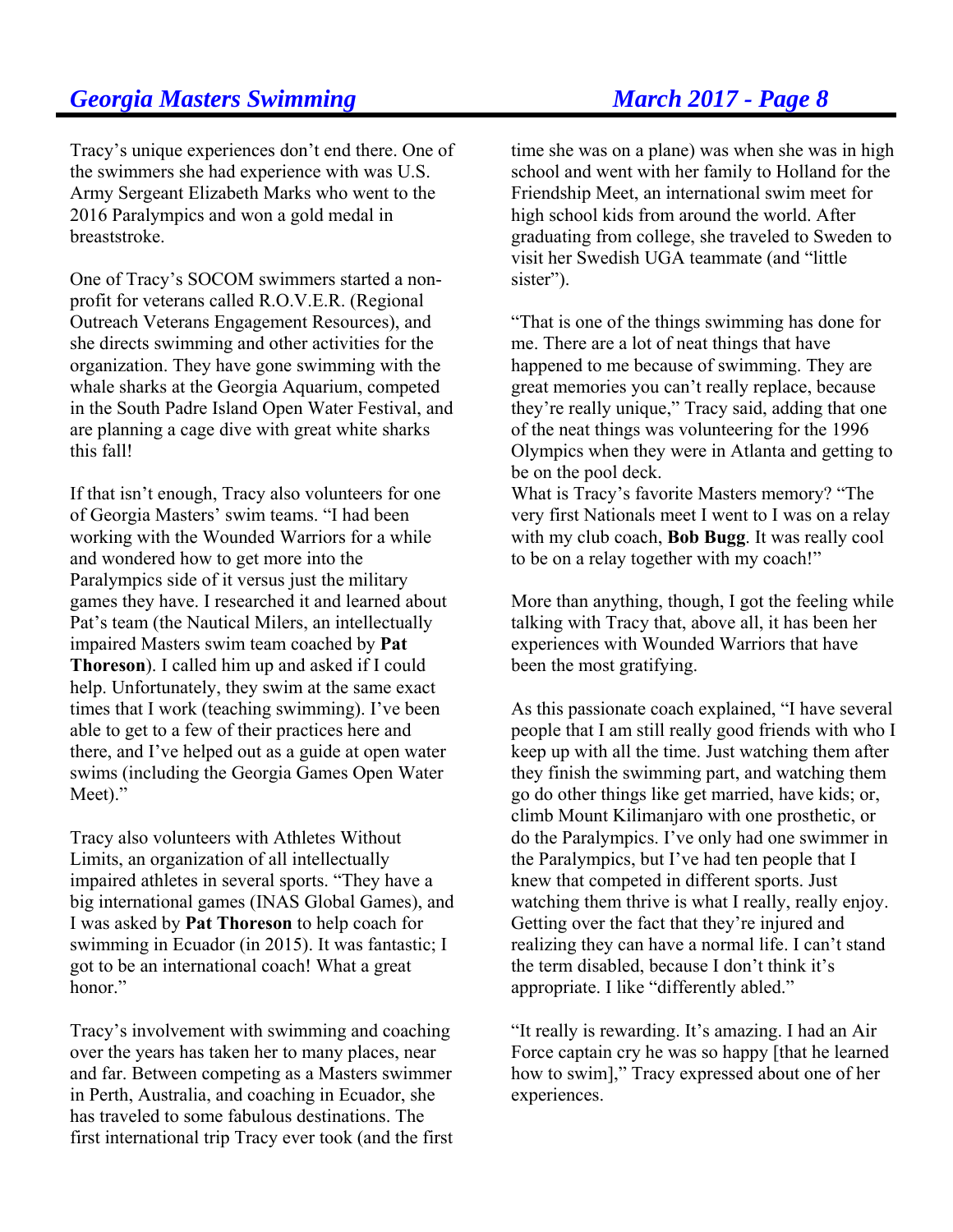The tears of joy flow both in and out of the pool, though. "Watching a triple amputee swim a 100 Meter Freestyle just nine months out of injury… There is always, always someone who makes you cry."

Tracy concluded, "Until I started talking (in the interview), I hadn't realized just how much swimming has brought to my life. You don't remember your [swim] times or [where you placed in a race]; you definitely remember relationships and the adventures that you have. That's the best thing. And, I really love the fact that I can do this, that I can swim forever."

# **Atlanta Team Pentathlon**

In January, during USA Modern Pentathlon national team qualifying competitions at the US Olympic Training Center in Colorado Springs, **Keith Berryhill** secured the  $12<sup>th</sup>$  and final men's spot on the 2017 USA Pentathlon National Team. He went to Los Angeles February 22-26 to compete in the 2017 UIPM World Cup #1. Keith may be the oldest athlete ever to compete at the elite international level in the sport of modern pentathlon. If fact, he will join a select few over 40 athletes to compete at the elite international level in any Olympic sport.

Keith says that all of this hasn't really sunk in yet until he signed the paperwork to be added to the USOC drug testing protocol! He added that what's relevant for our local masters group is that you never, NEVER, give up on your dream and you are never too old! This sport is made for swimmers who can run a little bit. Think triathletes!!

Keith learned to fence in three years and learned to show jump a horse in 18 months. It's a one in a million shot for someone his age, but there are high school swimmers right here in Atlanta who are capable of making the 2020 or 2024 Olympic team in this sport!! Keith also recruits and coaches local athletes and hosts a regional qualifying competition USA Pentathlon here in Atlanta.



Modern Pentathlon is one of the oldest but most obscure sports in the modern Olympic games. It is the only sport that was invented specifically for the Olympic games. Based on the fact that the ancient Games were a warrior competition between the Greek city states, the "modern" pentathlon celebrates the skills of a  $19<sup>th</sup>$  century cavalry soldier: swimming, running, fencing, shooting (pistol) and horseback riding (actually show jumping). Each of the disciplines are also individual Olympic sports. The traditional order of competition is fencing, swimming, riding, and a combined event of shooting and running. Since 2010, all events are contested in one day. Before that, the competition took place over five days. Like the decathlon in track and field, points are awarded for performance in each event and the winner has the most points at the end of the competition. This rewards consistency in each event, not excellence in any one event! The overall winner is never the best at anything, but good at everything.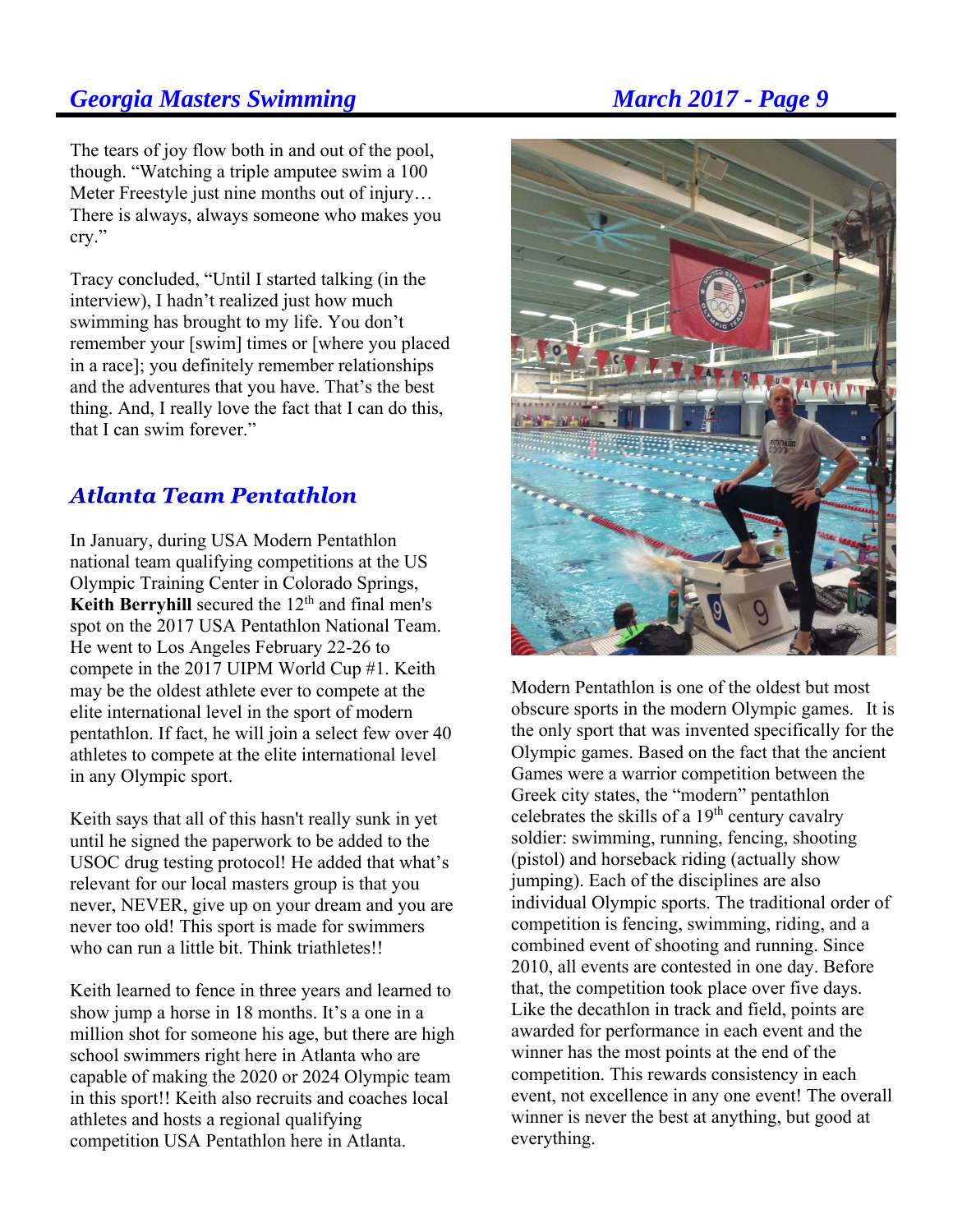# *Upcoming Events*

| <b>March 2017</b>                                                         |                                                                                                                                                                        |                    |                                                                                                                 |  |  |  |  |
|---------------------------------------------------------------------------|------------------------------------------------------------------------------------------------------------------------------------------------------------------------|--------------------|-----------------------------------------------------------------------------------------------------------------|--|--|--|--|
| $25 - 26*$                                                                | St. Patrick's Day SCY Invitational at Dynamo                                                                                                                           |                    |                                                                                                                 |  |  |  |  |
|                                                                           | <b>April 2017</b>                                                                                                                                                      |                    |                                                                                                                 |  |  |  |  |
| $2*$                                                                      | Georgia LMSC Mid-Year Meeting-5:30pm at<br>On the Border in Buckhead                                                                                                   | $1-2$              | St Petersburg, FL SCY                                                                                           |  |  |  |  |
| $8-9$                                                                     | Dixie Zone SCY Championships - Cary, NC                                                                                                                                | $23*$              | Atlanta Rainbow Trout SCY Spring Splash @<br>Georgia Tech                                                       |  |  |  |  |
| $27 - 30$                                                                 | USMS Spring SC Nationals - Riverside, CA                                                                                                                               |                    |                                                                                                                 |  |  |  |  |
| <b>May 2017</b>                                                           |                                                                                                                                                                        |                    |                                                                                                                 |  |  |  |  |
| $4*$                                                                      | Georgia LMSC Conference Call @ 7:15pm                                                                                                                                  | $4 - 7$            | YMCA SCY Nationals - Sarasota, FL                                                                               |  |  |  |  |
| <b>June 2017</b>                                                          |                                                                                                                                                                        |                    |                                                                                                                 |  |  |  |  |
|                                                                           | Georgia LMSC Conference Call @ 7:15pm                                                                                                                                  | $10 - 11$          | Bulldog LC Invitational at UGA (tentative)                                                                      |  |  |  |  |
| $30 - 2$                                                                  | Dixie Zone LC Championships - Greenville,<br>SC.                                                                                                                       |                    |                                                                                                                 |  |  |  |  |
| <b>July 2017</b>                                                          |                                                                                                                                                                        |                    |                                                                                                                 |  |  |  |  |
| Georgia LMSC Conference Call @ 7:15pm<br>$8*$<br>Georgia Games Open Water |                                                                                                                                                                        |                    |                                                                                                                 |  |  |  |  |
|                                                                           |                                                                                                                                                                        | <b>August 2017</b> |                                                                                                                 |  |  |  |  |
| $\mathbf{r}$ $\mathbf{r}$                                                 | Georgia LMSC Conference Call @ 7:15pm<br>$\mathbf{1}$ $\mathbf{1}$ $\mathbf{N}$ $\mathbf{N}$<br><b>Contract Contract Contract</b><br>$\sim$ 10 $\sim$ 10 $\sim$ $\sim$ | $2 - 6$            | USMS Summer LC Nationals - Minneapolis,<br>MN<br>11.11<br><b>Britain Committee</b><br>$\sqrt{2}$ and $\sqrt{2}$ |  |  |  |  |

 Information on these and other Dixie Zone events can be found on the Dixie Zone website at www.dixiezone.org/Meets.htm. \*Dates in red are Georgia LMSC events.

# *Who Y*=*All Can Call*

| <b>Name</b>           | <b>Title</b>              | <b>Phone</b>       | <b>Email</b>                                                   |
|-----------------------|---------------------------|--------------------|----------------------------------------------------------------|
| Rob Copeland          | Long Distance             | $(678)$ 817-1602   | rob copland@comcast.net                                        |
| Donna Hooe            | Coaches Chair             | $(912) 884 - 6456$ | rdhooe $1$ @juno.com                                           |
| Sean Fitzgerald       | Vice-Chair                | $(404)$ 496-4422   | seanfit $(a)$ gmail.com                                        |
| <b>Bob Kohmescher</b> | Newsletter Editor         | $(770)$ 722-2192   | bobk340@comcast.net                                            |
| Ian King              | Member At Large           | $(678)$ 471-8483   | Ianeking roswell@hotmail.com                                   |
| Elaine Krugman        | Contributing Editor       | $(678) 603 - 1543$ | ekrugman@aol.com                                               |
| <b>Bill Lotz</b>      | Member At Large           | $(404)$ 261-1906   | blotz@mindspring.com                                           |
| David Morrill         | Safety                    | $(770) 862 - 2533$ | latycar@latycar.org                                            |
| Britta O'Leary        | Member At Large           | $(636)$ 295-3222   | $\underline{b}.\underline{b} \underline{o}$ boesing @gmail.com |
| Andy Rettig           | <b>LMSC</b> Registrar     | $(678)$ 417-6411   | $\arcti\frac{g}{\omega}$ gmail.com                             |
| Ed Saltzman           | Treasurer, Records, Meet  | $(770)$ 442-9075   | swimsalt@bellsouth.net                                         |
|                       | Sanctions, Communications |                    |                                                                |
| Jeff Tacca            | Member At Large           | $(404)$ 256-0733   | $\text{itacca}(a)$ comcast.net                                 |
| <b>Lisa Watson</b>    | <b>LMSC Chair</b>         | $(770)$ 497-1901   | lisa.watson@ung.edu                                            |
|                       |                           | $(678)717 - 3646$  |                                                                |
| Karol Welling         | Secretary                 | $(770)$ 631-9195   | krw83@mindspring.com                                           |
| John Zeigler          | Fitness                   | $(770)$ 972-7981   | jvzeigler@bellsouth.net                                        |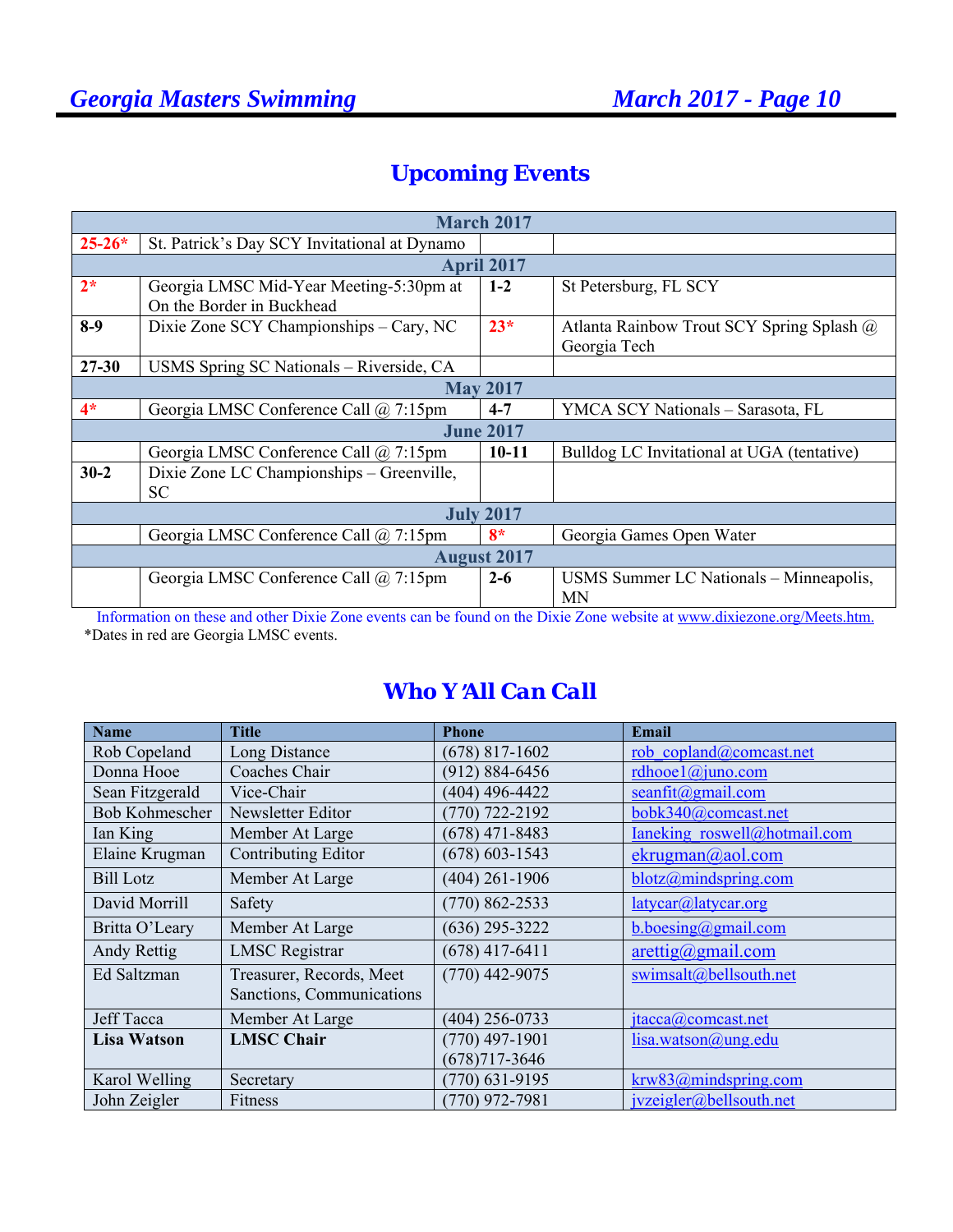| <b>Name</b>                             | Website                                                          |
|-----------------------------------------|------------------------------------------------------------------|
| Athens Bulldog Swim Club                | http://www.athensbulldogs.com                                    |
| <b>Atlanta Rainbow Trout</b>            | www.atlantarainbowtrout.com/                                     |
| Atlanta Water Jocks                     | www.atlantawaterjocks.com                                        |
| <b>Chastain Park Athletic Club</b>      | www.ChastainParkAthleticClub.org                                 |
| <b>Concourse Athletic Club Masters</b>  | https://www.wellbridge.com/concourse-athletic-club/sandy-springs |
| <b>DeKalb Aquatics Masters</b>          | http://dagswim.com                                               |
| Dixie Zone                              | www.dixiezone.org                                                |
| <b>Dynamo Masters</b>                   | www.dynamomasters.com/index.html                                 |
| Frances Meadows Aquatic Center          | http://www.gainesville.org                                       |
| Fyns                                    | http://www.fynsmasters.com                                       |
| Georgia Masters Swimming                | www.georgiamasters.org                                           |
| Golden Isles Swimming                   | www.goldenislesswimteam.org                                      |
| John P. Thayer YMCA Masters Swim        | www.Columbusymca.com                                             |
| Nautical Milers Special Needs Swim Team | http://www.facebook.com/NauticalMilersSwimTeam                   |
| Northwest Georgia Aquatics              | www.teamunify.com/ganga                                          |
| Richmond Hill Swim Club                 | http://richmondhillswimclub.com                                  |
| Savannah Masters                        | http://www.tlb975.wix.com/mastersswimming                        |
| <b>Stingrays Masters Swimming</b>       | www.stingraysswimming.com                                        |
| Swim Atlanta Masters                    | www.swimatlantamasters.com/                                      |
| Swim Macon Masters                      | www.swimmacon.com                                                |
| Tiftarea Tidal Wave                     | www.tiftareatidalwave.com                                        |
| <b>Warner Robins Aquanauts</b>          | http://wraswim.com                                               |
| Windy Hill Athletic Club Masters        | http://www.midtown.com/windyhill                                 |

# *Swim Websites*

# *Georgia Teams & Clubs*

| Georgia Clubs                          |             |                         |                                   |  |  |  |
|----------------------------------------|-------------|-------------------------|-----------------------------------|--|--|--|
| Name                                   | Abbr        | Contact                 | Email                             |  |  |  |
| Andrew & Walter Young YMCA             | <b>AWYY</b> | Iilonga Thandiwe        | linz.t@mindspring.com             |  |  |  |
| <b>Atlanta Rainbow Trout</b>           | <b>ART</b>  | Sean Fitzgerald         | seanfit@gmail.com                 |  |  |  |
| Atlanta Water Jocks                    | <b>AWJ</b>  | Lorenzo Benucci         | lbenucci@gmail.com                |  |  |  |
| <b>Brad Akins YMCA Barracudas</b>      | <b>BAYB</b> | <b>Meredith Carroll</b> | meredith@gapiedmontymca.org       |  |  |  |
| Chastain Park Athletic Club            | <b>CPAC</b> | Jim King                | jimkingusa@gmail.com              |  |  |  |
| <b>Concourse Athletic Club Masters</b> | <b>CM</b>   | Nancy Overheim          | cacmasteratl@gmail.com            |  |  |  |
| <b>DeKalb Aquatics Masters</b>         | <b>DAQM</b> | Melissa Wilborn         | daqswim@bellsouth.net             |  |  |  |
| Frances Meadows Aquatic Cnter          | <b>FMAC</b> | <b>Meghan Modisette</b> | mmodisette@gainesville.org        |  |  |  |
| Georgia Masters                        | <b>GAJA</b> | Lisa L Watson           | Lisa. Watson@ung.edu              |  |  |  |
| Golden Tiger Aquatic Club              | <b>GTAC</b> | <b>Nate Rhoads</b>      | nrhoads@brenau.edu                |  |  |  |
| <b>Gwinnett County Masters Club</b>    | <b>GMAC</b> | Destry Dispain          | Destry.Dispain@gwinnettcounty.com |  |  |  |
| John P. Thayer YMCA Masters            | <b>BARM</b> | Scott Balkcum           | sbalkcum@ymcacolumbusga.com       |  |  |  |
| Swim                                   |             |                         |                                   |  |  |  |
| Life Time Swim Georgia                 | <b>LTMS</b> | Ryan Bell               | ryanbell@msn.com                  |  |  |  |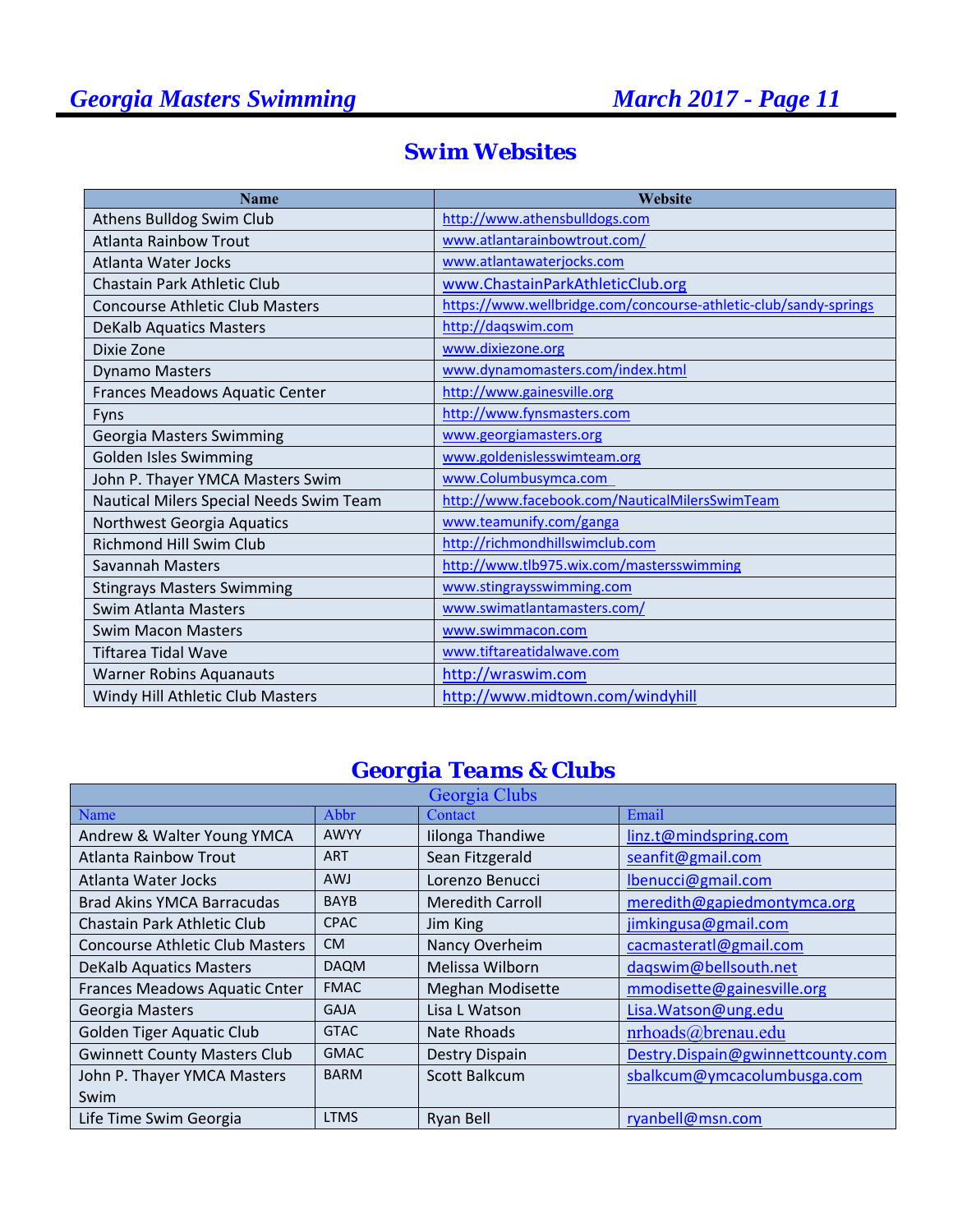| <b>Nautical Milers Special Needs</b> | <b>NAUT</b> | <b>Patrick Thoreson</b>   | patrick thoreson@yahoo.com        |
|--------------------------------------|-------------|---------------------------|-----------------------------------|
| Swim Team                            |             |                           |                                   |
| Northwest Georgia Aquatics           | <b>NWGA</b> | Karney McNear             | nwgaquatics@gmail.com             |
| Northwest YMCA Grayfins              | <b>YGF</b>  | <b>Muriel Cochran</b>     | murielcochran@gmail.com           |
| <b>Richmond Hill Swim Club</b>       | <b>RHSC</b> | Anne Cutchin              | rhscswimcoach@gmail.com           |
| <b>Stingrays Masters Swimming</b>    | <b>RAY</b>  | lan Goss                  | rayscoach@gmail.com               |
| <b>Summit Family YMCA</b>            | SY          | <b>Mike Steele</b>        | mikes@ymcaatlanta.org             |
| <b>Tiftarea Tidal Wave</b>           | <b>TTW</b>  | Dustin Bengston           | tiftareatidalwave@gmail.com       |
| Windy Hill Athletic Club Masters     | <b>WHA</b>  | Keith Berryhill           | keith.berryhill@windyhillclub.com |
|                                      |             | Georgia Superteam (GAJA)  |                                   |
| <b>ASL Silverking TRI-Masters</b>    | <b>ASLM</b> | Kathleen Greely           | aslcoachgreely@gmail.com          |
| Athens Bulldog Swim Club             | <b>DAWG</b> | Craig Page                | craigwpage@gmail.com              |
| <b>Dynamo Swim Masters</b>           | <b>DYNA</b> | <b>Coach Maria Thrash</b> | mariat0202@aol.com                |
| Fyns                                 | <b>FYNS</b> | Raquel Terroba            | Fyns.coach@gmail.com              |
| Georgia Masters Killer Whales        | <b>GMKW</b> | Lisa Watson               | lisa.watson@ung.edu               |
| Golden Isles Swimming                | <b>GIST</b> | <b>Betty Veater</b>       | betty@stmarkstowers.com           |
| Lake & Mountain Hilltoppers          | <b>LMH</b>  | <b>Bill Pave</b>          | wpave@windstream.net              |
| Life Time Swim Alpharetta            | <b>ALPL</b> | <b>Ryan Moss</b>          |                                   |
| Life Time Swim Johns Creek           | <b>JCL</b>  | Merrie Copeland           |                                   |
| Life Time Swim Woodstock             | <b>WSKL</b> | Elizabeth Gibson          |                                   |
| Life Time Swim Atlanta               | <b>ATLL</b> | Lauren Lamb               |                                   |
| Life Time Swim Sugarloaf             | <b>SUGL</b> | <b>Jonathan Sims</b>      |                                   |
| <b>Savannah Masters</b>              | SAVM        | Donna Hooe                | rdhope1@juno.com                  |
| Southside Seals                      | SSS         | Rob Copeland              | rob copeland@comcast.net          |
| <b>Stingrays Masters</b>             | <b>RAYS</b> | lan Goss                  | rayscoach@gmail.com               |
| Swim Atlanta Masters                 | <b>SAMS</b> | <b>Scott Davis</b>        | scot@swimatlanta.com              |
| <b>Swim Macon Masters</b>            | <b>SMM</b>  | <b>Tana Selby</b>         | tanatanas@bellsouth.net           |
| <b>Warner Robins Aquanauts</b>       | <b>WRAM</b> | Daniel Murray             | coach@wraswim.com                 |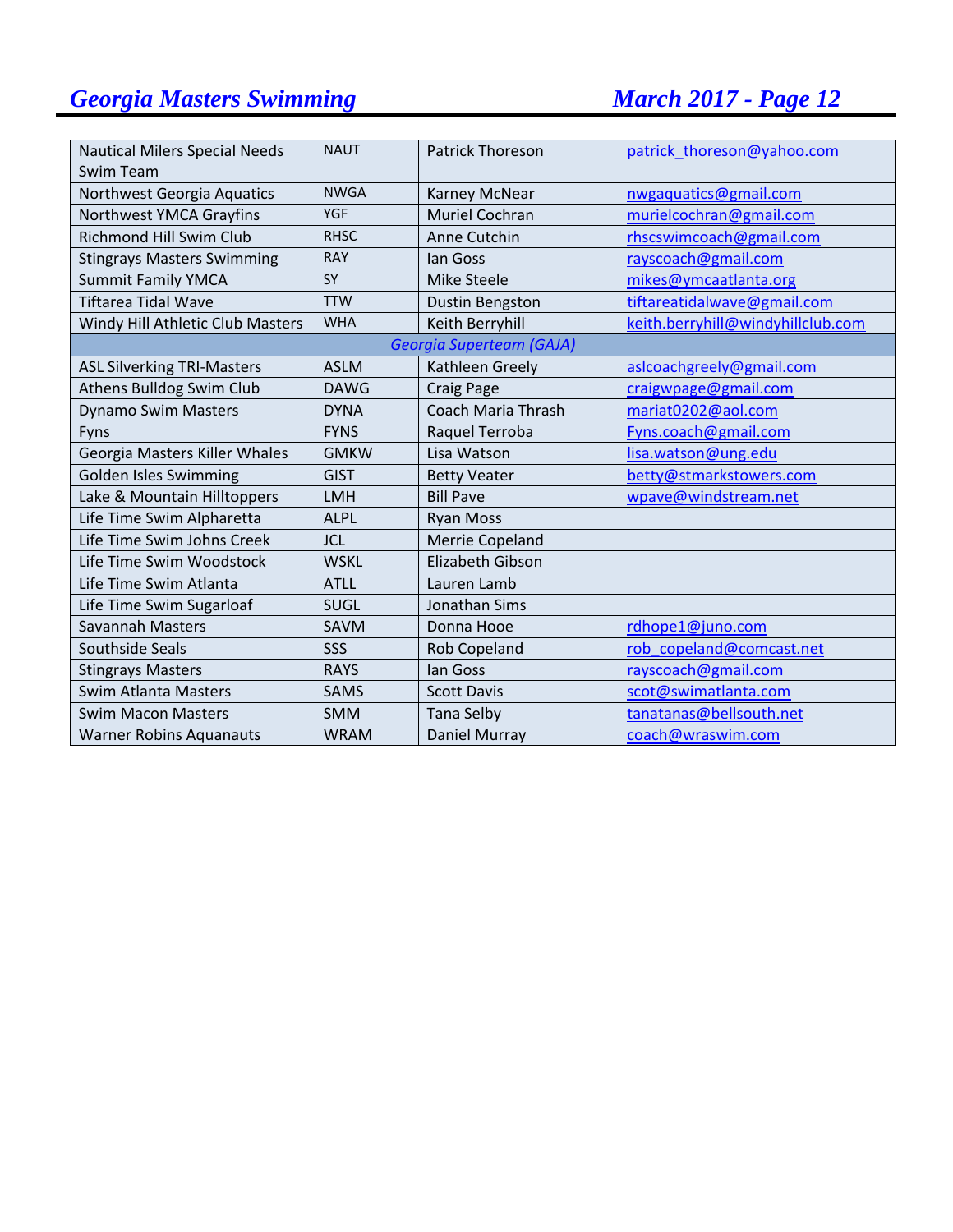

|                                | Hosted by:                                                                                                                                                                                                                                                                                        | Atlanta Rainbow Trout                                                                                                              |       | USMS Sanction #: 457-S004                                                                                                                                                                                                                                                                                                                                                                       |  |
|--------------------------------|---------------------------------------------------------------------------------------------------------------------------------------------------------------------------------------------------------------------------------------------------------------------------------------------------|------------------------------------------------------------------------------------------------------------------------------------|-------|-------------------------------------------------------------------------------------------------------------------------------------------------------------------------------------------------------------------------------------------------------------------------------------------------------------------------------------------------------------------------------------------------|--|
| Meet Director: Sean Fitzgerald |                                                                                                                                                                                                                                                                                                   |                                                                                                                                    | Date: | Sunday, April 23, 2017                                                                                                                                                                                                                                                                                                                                                                          |  |
| Time:                          | Positive check-in required for the 1650 by 9:30AM.                                                                                                                                                                                                                                                |                                                                                                                                    |       | Warm-ups at 9 AM, meet starts at 10 AM. A separate warm up pool will be available throughout the meet.                                                                                                                                                                                                                                                                                          |  |
| Facility:                      | Georgia Tech University Campus Recreation Center (CRC). 10 Lanes, Short-Course Yards. 10 Lanes for warm-<br>up/warm-down continuously running through the meet. http://www.crc.gatech.edu/aquatics/                                                                                               |                                                                                                                                    |       |                                                                                                                                                                                                                                                                                                                                                                                                 |  |
|                                |                                                                                                                                                                                                                                                                                                   | Records will be contingent on verification of bulkhead placement.                                                                  |       | The length of the competition course is in compliance and on file with USMS in accordance with articles 105.1.7<br>and 107.2.1, but as a bulkhead course, is subject to length confirmation. Eligibility of times for USMS Top 10 and                                                                                                                                                           |  |
| Address:                       |                                                                                                                                                                                                                                                                                                   | (CRC) or behind the CRC on Tech Parkway/Please pick up a parking pass inside the facility.                                         |       | 750 Ferst Dr NW, Atlanta, GA 30318. Parking Available in lot across Ferst Drive from the Campus Recreation Center                                                                                                                                                                                                                                                                               |  |
| Eligibility:                   |                                                                                                                                                                                                                                                                                                   | The meet is open to all persons 18 years and older as of April 23, 2017.                                                           |       |                                                                                                                                                                                                                                                                                                                                                                                                 |  |
|                                | "chapter" not GAJA.                                                                                                                                                                                                                                                                               |                                                                                                                                    |       | Your age on April 23, 2017 determines your age at the meet. USMS REGISTRATION IS REQUIRED. Please include a<br>copy of your USMS card with your registration. For GAJA teams, this is an in-state meet, so your team is your                                                                                                                                                                    |  |
| Events:                        | Swimmers may enter up to 5 individual events.                                                                                                                                                                                                                                                     |                                                                                                                                    |       |                                                                                                                                                                                                                                                                                                                                                                                                 |  |
| <b>Awards:</b>                 | Ribbons will be awarded for $1^{st}$ , $2^{nd}$ , and $3^{rd}$ places. Team scores will be kept and the team with the highest scores<br>will be announced as winners for the top 3 highest teams. There will be no team award. High point winners will<br>be announced and will receive an award. |                                                                                                                                    |       |                                                                                                                                                                                                                                                                                                                                                                                                 |  |
| Timing:                        |                                                                                                                                                                                                                                                                                                   | Touchpads/electronic timing with hand/stopwatch backup.                                                                            |       |                                                                                                                                                                                                                                                                                                                                                                                                 |  |
| Scoring:                       | Top eight finishers will score as follows: 9, 7, 6, 5, 4, 3, 2, 1 for Individual events and 18, 14, 12, 10, 8, 6, 4, 2 for<br>relays.                                                                                                                                                             |                                                                                                                                    |       |                                                                                                                                                                                                                                                                                                                                                                                                 |  |
| Fees:                          |                                                                                                                                                                                                                                                                                                   | \$40 covers facility and meet costs. Entries received after the deadline will be assessed a \$10 late fee.                         |       |                                                                                                                                                                                                                                                                                                                                                                                                 |  |
| Seeding:                       | slowest heat.                                                                                                                                                                                                                                                                                     | Relays will be deck-seeded and posted at the meet.<br>www.atlantarainbowtrout.com and at www.georgiamasters.org around April 20th. |       | All events except for the 1650 Free will be seeded in advance and slowest to fastest. 1650 Free will be seeded<br>slowest to fastest only after positive check-in has expired. No exceptions will be made for missing the cutoff for<br>positive check-in. Men and Women will be seeded together based on time. "NT" entries will be seeded in the<br>Psych sheets will be posted at            |  |
| <b>Relays:</b>                 |                                                                                                                                                                                                                                                                                                   |                                                                                                                                    |       | Entries for the Medley Relays will be due by 10:00 AM. Entries for the Free Relays will be due by the start of event<br>10. Relays heat/lane assignments will be posted in various locations around the pool as soon as possible.                                                                                                                                                               |  |
| <b>Entry deadline:</b>         |                                                                                                                                                                                                                                                                                                   | https://www.clubassistant.com/club/meet_information.cfm?c=2176∣=8645                                                               |       | Entries must be received by Friday, April 14 <sup>th</sup> . Online entry will remain open until Thursday, April 18 <sup>th</sup> at 11:59PM<br>Paper/email entries received after April 14 <sup>th</sup> will be assessed a \$10 late fee. There is no late fee for online entry.<br>No heats will be created to accommodate deck entries or after the meet has been seeded. Online Entry URL: |  |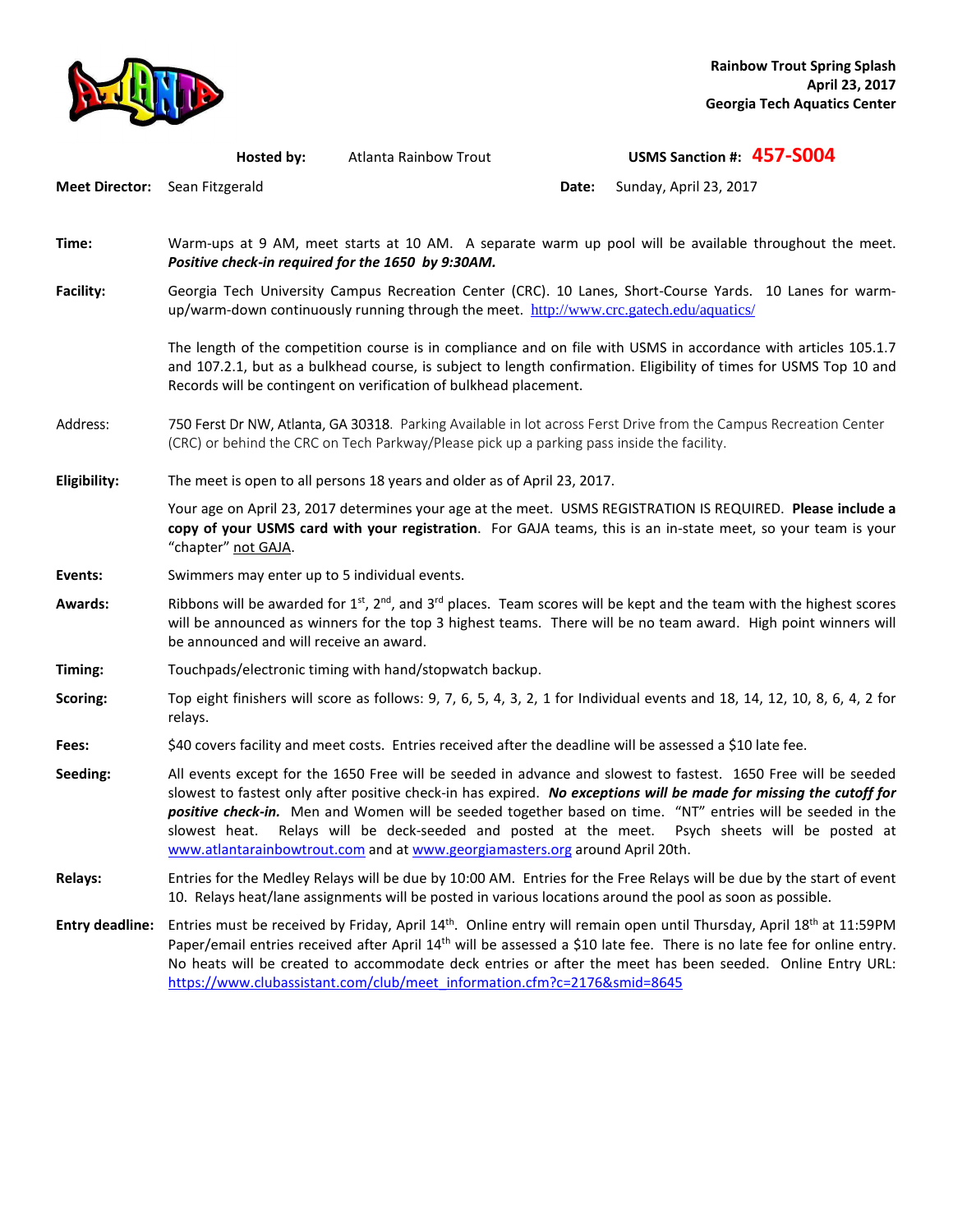

### **Include a copy of your USMS Card!**

| Last Name:     |                |        | First Name:                                  | Middle Initial: |  |
|----------------|----------------|--------|----------------------------------------------|-----------------|--|
|                |                |        |                                              |                 |  |
|                |                |        |                                              |                 |  |
| Date of birth: |                | USMS#: | Club Affiliation (NOT GEORGIA MASTERS/GAJA): |                 |  |
|                |                |        |                                              |                 |  |
|                |                |        |                                              |                 |  |
| Gender:        | Email address: |        |                                              |                 |  |
|                |                |        |                                              |                 |  |
|                |                |        |                                              |                 |  |

*Circle the event number and provide your best Short-Course Yards (25 Yards) time or NT (No Time) for each event you plan to enter. No deck entries will be accepted for Individual events. Maximum of 5 individual events. 1650 limited to the first 30 entries.* 

| #            | <b>EVENT</b>             | Time (00:00:00) | #  | <b>EVENT</b>           | Time (00:00:00) |
|--------------|--------------------------|-----------------|----|------------------------|-----------------|
| $\mathbf{1}$ | 1650 Freestyle           |                 | 12 | 50 Freestyle           |                 |
| 2            | Women's 200 Medley Relay |                 | 13 | 200 Breaststroke       |                 |
| 3            | Men's 200 Medley Relay   |                 | 14 | 100 Butterfly          |                 |
| 4            | Mixed 200 Medley Relay   |                 | 15 | 200 IM                 |                 |
| 5            | 200 Freestyle            |                 | 16 | 100 Free               |                 |
| 6            | 50 Backstroke            |                 | 17 | 200 Backstroke         |                 |
| 7            | 100 Breaststroke         |                 | 18 | 50 Breaststroke        |                 |
| 8            | 50 Butterfly             |                 | 19 | Women's 200 Free Relay |                 |
| 9            | 100 Backstroke           |                 | 20 | Men's 200 Free Relay   |                 |
| 10           | 100 IM                   |                 | 21 | Mixed 200 Free Relay   |                 |
| 11           | 200 Butterfly            |                 |    |                        |                 |

### **Payment Info:**

| <b>Meet Entry Fee:</b>  | \$40.00 | Make Checks Payable to: Atlanta Rainbow Trout                     |  |
|-------------------------|---------|-------------------------------------------------------------------|--|
| Late fee (after<br>4/14 | \$10.00 | Mail to: Sean Fitzgerald<br>847 Wildwood Rd NE, Atlanta, GA 30324 |  |

**Entry must be received by Friday, April 14th .** 

Questions? ph:404-316-4860 (Sean) seanfit@gmail.com

Enter Online at: https://www.clubassistant.com/club/meet\_information.cfm?c=2176&smid=8645

Please sign the waver on the back!